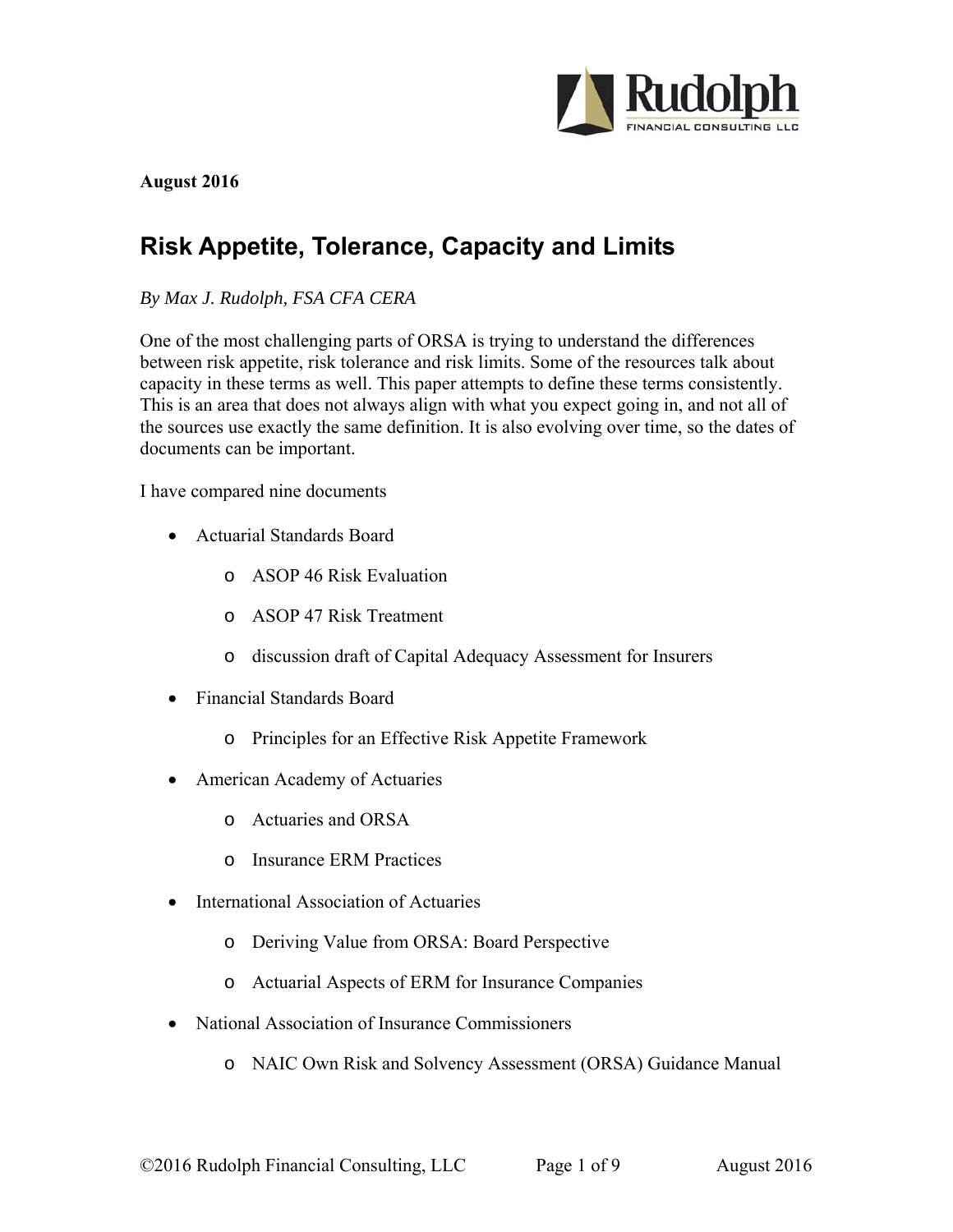

It is important to note that some of these documents focus exclusively on capital assessment, while others more generally discuss enterprise risk management. ORSA is in the first camp, and this is confusing when comparing to documents like the IAA ERM paper. I will focus on capital here, but occasionally will talk generally about expanding the definitions.

The definitions for **risk appetite** are pretty consistent, describing where a company wants to operate for a going concern firm. The ASB refers to this as a risk capital target, and could be defined using a range. The term is not limited to capital and can provide guidance for companies with respect to earnings, growth, and treatment of employees as well. A risk appetite will often be a qualitative statement, with more detailed metrics that align with it.

The definitions for **risk limits** are also fairly consistent, being a granular metric that aligns with the risk appetite and risk tolerance. These are business unit metrics that may look at a single risk. For example, a company might say their risk appetite is to have a AA S&P rating and 400% RBC ratio. The risk limit would then tell each business line how much risk it could take for credit risk, mortality risk, operational risk, etc. to be consistent with this.

For **risk tolerance**, I prefer to start with the Financial Standard Board definition of Risk Capacity. Others seem to use the terms interchangeably.

*The maximum level of risk the financial institution can assume given its current level of resources before breaching constraints determined by regulatory capital and liquidity needs, the operational environment (e.g. technical infrastructure, risk management capabilities, expertise) and obligations, also from a conduct perspective, to depositors, policyholders, shareholders, fixed income investors, as well as other customers and stakeholders.* 

The constraints for capital are set by the regulatory stakeholder, with a more general definition being the higher of internal requirements, regulatory stakeholder and other external stakeholders like rating agencies. Risk tolerance refers to capacity, the boundary where the firm would hand the keys to the doors to the regulator, or at least lose control of strategy, if it is breached. The ASB calls this the capital base. Some of the documents talk about tolerance at the risk level, but here I am talking about the aggregate constraint including diversification benefits.

These risk tolerances can be more general when considered for metrics other than capital. An insurer might not want to lose more than \$X in 12 months or insists on leverage below a certain maximum.

## *Summary*

An insurer is limited by its state regulator (a systemically important financial institution - SIFI - would also have a federal regulator) to hold a minimum level of capital. This is its capacity, and defines its aggregate risk tolerance or risk capital base. Risk tolerance for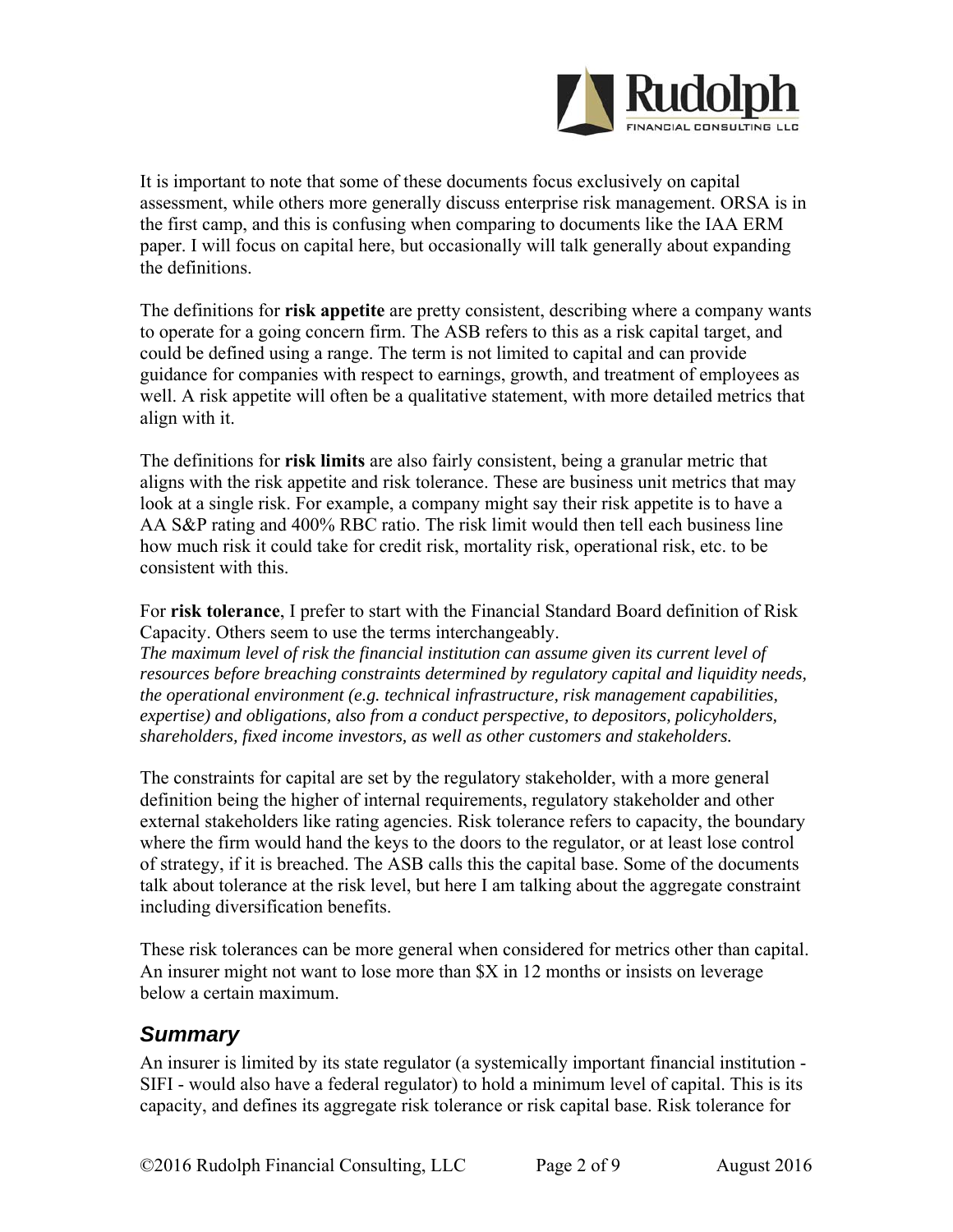

individual risks can then be set if desired, but they must be aligned with the aggregate total. The risk tolerance for capital is defined by the regulator, but other stakeholders (e.g., rating agency) might also have input based on internal goals like a specific rating.

An insurer chooses to take a certain amount of risk, often a range, as part of ongoing operations. This is its risk appetite and should tie to the firm's risk strategy. The board will formally approve the risk appetite. It defines the risk capital target, and is generally a range, for the ASB.

Risk limits are the marching orders to the business units to tell them how much risk they can take so the aggregate risk appetite is satisfied. While some firms treat it as a maximum, it should be presented as a range to allow some flexibility. Stress tests should be performed to see what happens if each unit accepts risk at the outer boundary of the range. Someone on the risk team should also consider worst case scenarios where diversification does not materialize due to high levels of one type of risk and low levels of another type.

# *Appendix*

## **ASOP 46**

2.7 Risk Appetite—The level of aggregate risk that an organization chooses to take in pursuit

of its objectives.

2.9 Risk Limit—A threshold used to monitor the actual risk exposure of a specific unit or units of the organization to ensure that the level of aggregate risk remains within the risk tolerance.

2.14 Risk Tolerance—The aggregate risk-taking capacity of an organization. From comments re suggestions

The reviewers spent a considerable amount of time researching and discussing the definitions of both "risk appetite" and "risk tolerance," and understand that widely varying definitions for these terms are currently being used by organizations. For the purpose of this ASOP, the reviewers believe that the word "aggregate" is appropriate since risk appetite typically focuses on an organization as a whole, even when that focus relates to an "aggregate" view of a single type of risk. In addition, the reviewers felt the fundamental distinction between "risk appetite" and "risk tolerance" is that an organization's risk appetite reflects a choice, while their risk tolerance relates to what the organization is able to take, or "capacity." Therefore, the reviewers believe the current definitions are appropriate and made no changes.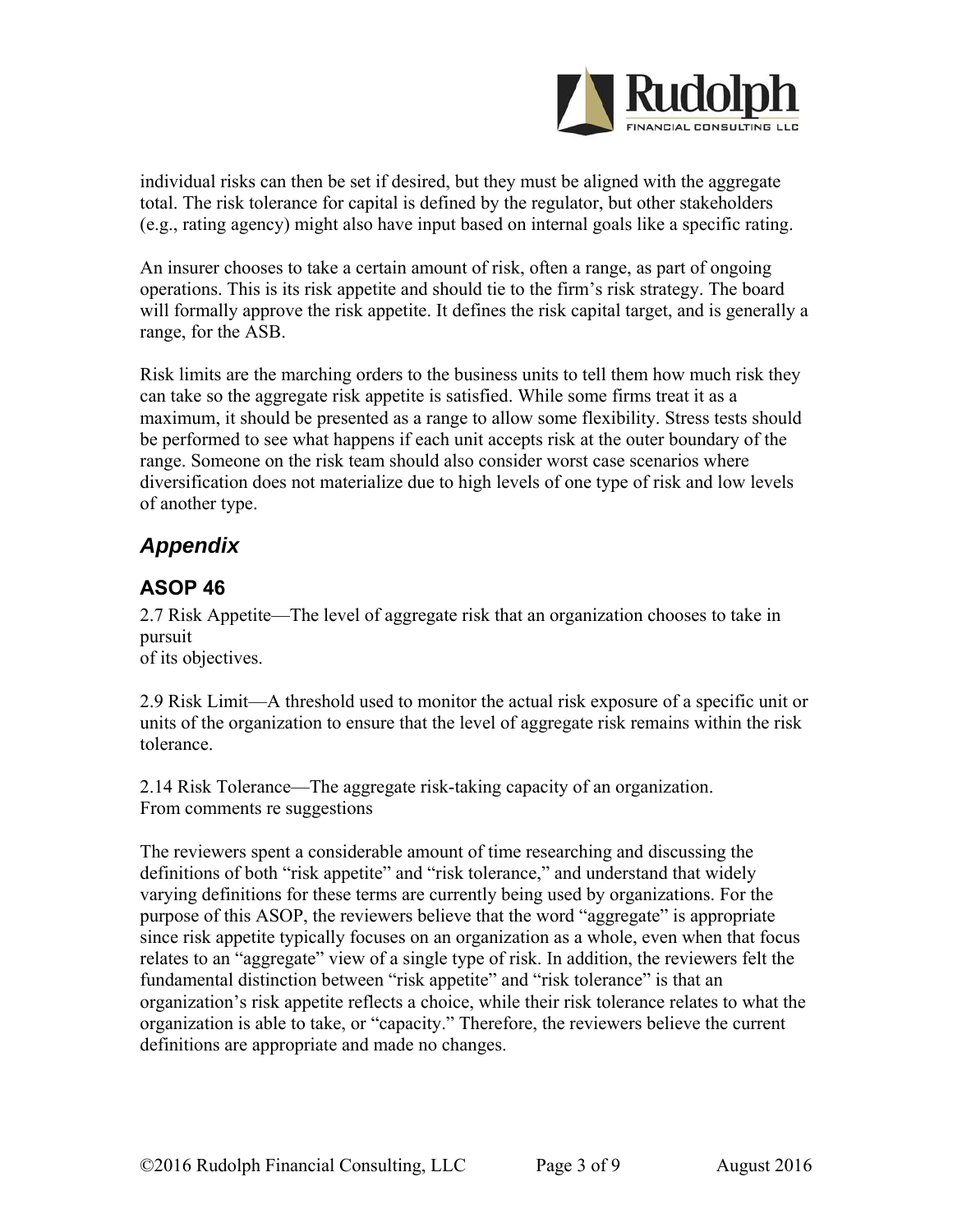

# **ASOP 47**

Definitions of risk appetite/limit/tolerance are exactly the same as ASOP 46

3.1 Risk Treatment—An actuary may be called upon to perform many risk treatment activities. Models can be used to provide support for risk treatment decisions, for example, the setting of specific risk tolerance or the selection of a risk mitigation strategy. In performing services related to risk appetite, risk tolerance, risk limits, and risk mitigation, the actuary should consider, or may rely on others who have considered, the following:

b. information about the organization's own risk management system as appropriate to the actuary's assignment. Such information may include the following:

- 1. the risk tolerance of the organization;
- 2. the risk appetite of the organization. This may be explicit or inferred from objectives of the organization including those related to solvency, market confidence, earnings expectations, or other non-financial objectives;

3.3 Risk Appetite, Risk Tolerance, and Risk Limits—An actuary may be called upon to review or recommend an organization's risk appetite, risk tolerance, or risk limits, or may be involved in designing, operating, or using a system to monitor risks relative to the organization's risk appetite, risk tolerance, or risk limits.

In performing services related to risk appetite, risk tolerance, or risk limits, as appropriate to the actuary's assignment, the actuary should consider, or may rely on others who have considered, the following:

a. the financial and non-financial benefits in the aggregate derived from all planned, risktaking activities;

b. the financial and non-financial benefits associated with each planned, risk-taking activity;

c. the degree of concentration of the risks of the organization;

d. the opportunities available to mitigate breaches of risk limits and risk tolerance, as well as the cost and effectiveness of such mitigation strategies;

e. regulatory or accounting constraints that may affect the risk environment;

f. the relationships between the risk appetite, risk tolerance, and risk limits; and

g. the historical volatility of the organization's results in the context of its current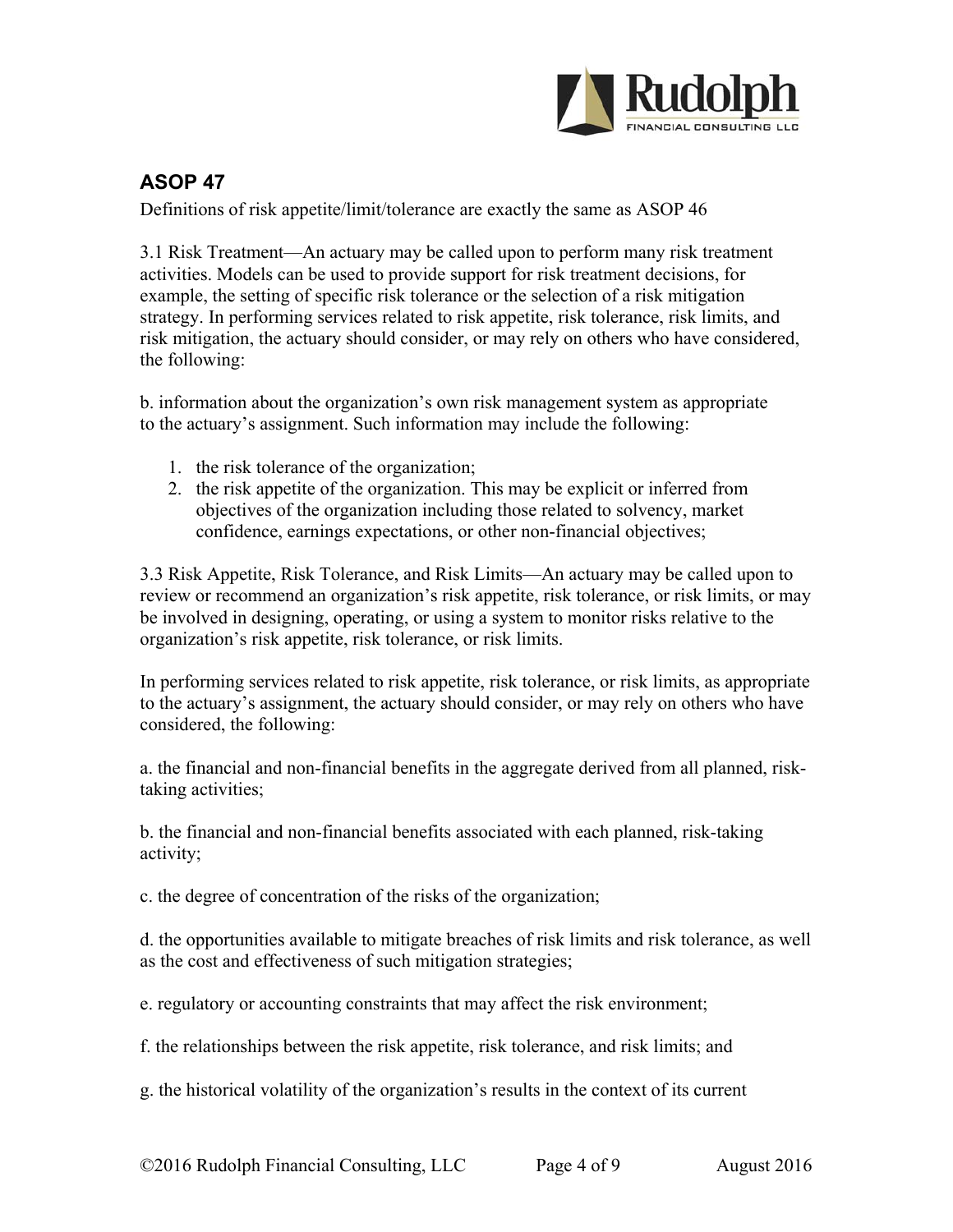

risk profile.

### **FSB – Principles for an Effective Risk Appetite Framework (November 2013)**

| http://www.fsb.org/wp-content/uploads/r 131118.pdf |                                                                                                                                                                                                                                                                                                                                                                                                                                                                                              |
|----------------------------------------------------|----------------------------------------------------------------------------------------------------------------------------------------------------------------------------------------------------------------------------------------------------------------------------------------------------------------------------------------------------------------------------------------------------------------------------------------------------------------------------------------------|
| <b>Risk capacity:</b>                              | The maximum level of risk the financial<br>institution can assume given its current level of<br>resources before breaching constraints<br>determined by regulatory capital and liquidity<br>needs, the operational environment (e.g.<br>technical infrastructure, risk management<br>capabilities, expertise) and obligations, also<br>from a conduct perspective, to depositors,<br>policyholders, shareholders, fixed income<br>investors, as well as other customers and<br>stakeholders. |
| <b>Risk appetite:</b>                              | The aggregate level and types of risk a financial<br>institution is willing to assume within its risk<br>capacity to achieve its strategic objectives and<br>business plan.                                                                                                                                                                                                                                                                                                                  |
| <b>Risk limits:</b>                                | Quantitative measures based on forward looking<br>assumptions that allocate the financial<br>institution's aggregate risk appetite statement<br>(e.g. measure of loss or negative events) to<br>business lines, legal entities as relevant, specific<br>risk categories, concentrations, and as<br>appropriate, other levels.                                                                                                                                                                |

### **AAA – Actuaries and Own Risk and Solvency Assessment (ORSA). (September 2014)**

#### https://www.actuary.org/files/ERM\_Committee\_Actuaries\_and\_ORSA\_Overview\_09261 4.pdf

**Risk appetite, tolerances, and limits:** A formal risk appetite statement, and associated risk tolerances and limits are foundational elements of risk management for an insurer; understanding of the risk appetite statement ensures alignment with risk strategy by the board of directors.

**Risk aggregation:** Actuaries can support the alignment of the risk appetite statements, risk tolerance, and risk limits to the overall mission and vision of the company, as well as the level of capital the company is holding.

### **AAA – Insurance Enterprise Risk Management Practices (March 2013)**

https://www.actuary.org/files/ERM\_practice\_note\_030713\_exposure.pdf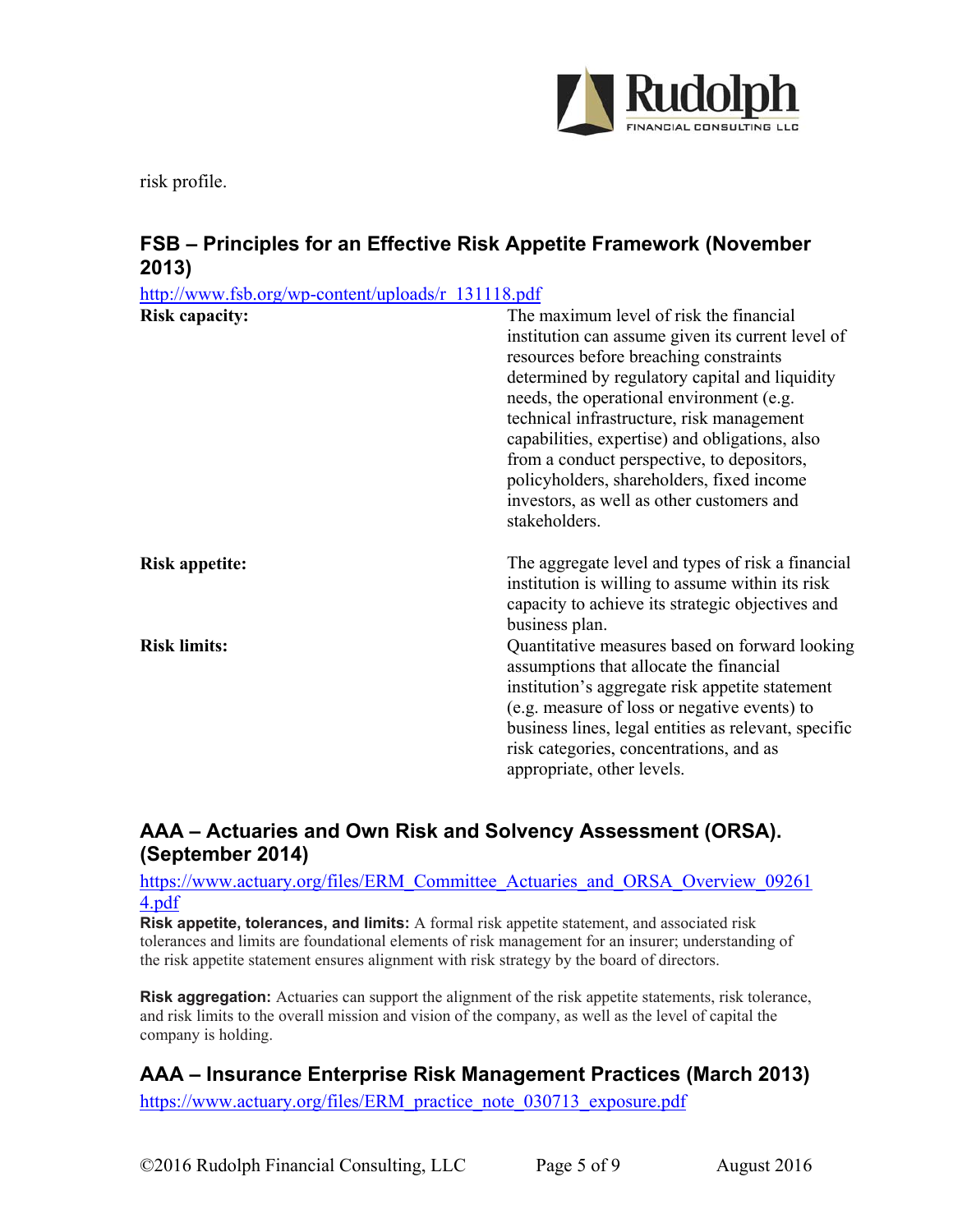

#### 1. *Risk appetite, risk tolerance, and risk limits*

*Risk appetite, risk tolerance and risk limits* provide three important working concepts for the risk treatment process.

. *Risk appetite* is the amount of specific risk and aggregate risk that an organization chooses to take during a defined time period in pursuit of its objectives.

. *Risk tolerance* is the level of risk to which an organization is willing and able to be exposed, taking into account the organization's financial strength, its nature, scale and complexity, the organization's liquidity, and the physical resources needed to adequately manage the risk.

. *Risk limit* is a threshold used to monitor the actual risk exposure of a specific risk or activity unit of the organization to ensure that the level of actual risk remains within the risk tolerance.

### **IAA – Deriving Value from ORSA: Board Perspective (April 2015)**

http://www.actuaries.org/CTTEES\_ORSA/Reports/PublishCopy\_DerivingValuefromOR SA\_BoardPerspective\_March%202015Final.pdf

Risk appetite definition is comparable to the other documents. Capacity, tolerances and limits are not mentioned, which makes sense since the focus is on the role of the board of a going-concern company.

3. **Risk Appetite:** The level of aggregate risk that a company chooses to take in pursuit of its objectives.

#### **IAA – Actuarial Aspects of ERM for Insurance Companies (January 2016)**

http://www.actuaries.org/CTTEES\_FINRISKS/Papers/ActuarialAspectsofERMforInsura nceCompanies\_January2016.pdf

**Risk Appetite** the level and type of risk that an organisation is willing to accept in order to achieve its objectives.

**Risk Capacity** the extent of risk that an organisation is capable of undertaking.

**Risk Limit** the maximum amount of risk that can be underwritten. Risk limits will often be identified for key risk-taking activities such as insurance underwriting and investment. 

**Risk Tolerance** a quantitative description of the extent of risk that the company is willing to take in respect of a specific risk.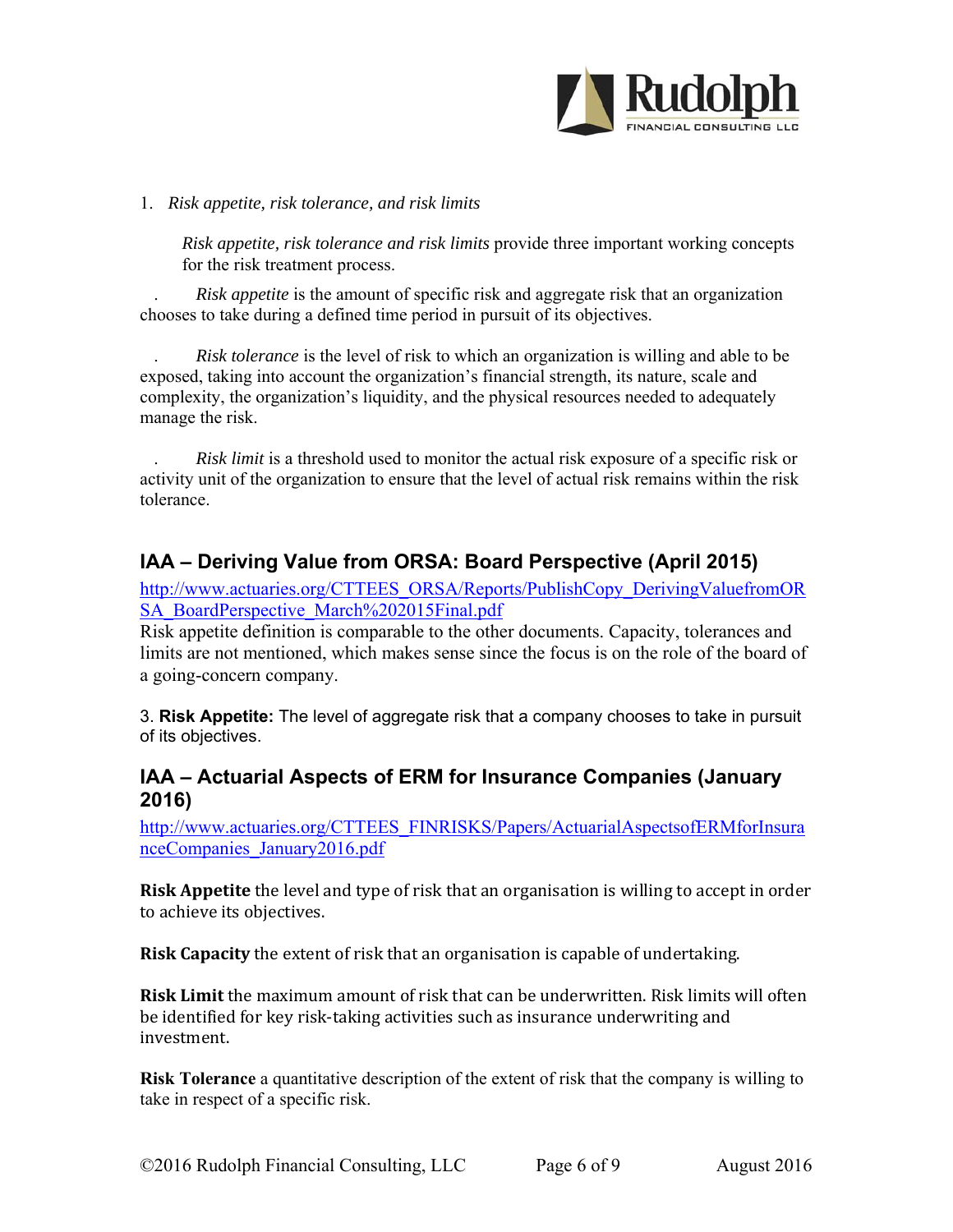

#### **3.2.1.2 Risk Tolerances**

As well as having qualitative elements in Risk Appetite statements, where possible, companies will often set risk tolerances for each risk type. These will be used to determine for each material risk the maximum level of risk within which the firm is willing to operate, based on its Risk Appetite, risk capacity, and risk profile.

Risk tolerances, are the typical measures of risk used to monitor exposure compared with the stated Risk Appetite. In practice, they enable the high-level Risk Appetite statements to be broken down into measures that are actionable and can be measured and monitored

The aggregate maximum amount of risk the company is willing to take is expressed in terms of key measures, which often include:

- Capital adequacy (usually economic, or the higher of economic and regulatory) and/or a credit rating target.
- Earnings or earnings volatility (usually the published accounting basis but possibly other earning measures such as embedded value).
- Liquidity (for example expected or stressed cash requirement over, say, 4 to 13 weeks).
- Operational risk including conduct risk. As operational risk is often expressed as a mix of qualitative and quantitative statements, it is often difficult to develop risk tolerances for this risk.

Developing risk tolerances helps to ensure that appropriate reporting and monitoring processes can be put in place for the effective management of these risks. As such, these tolerances would benefit from being clearly articulated and readily measurable.

#### **3.2.1.3 Risk Limits**

Whilst risk tolerances are set for a company or Group as a whole, it is important that risk limits are set at the most granular level for business operations. These translate enterprise risk tolerances and Risk Appetite for each risk category into risk-monitoring measures for business units.

The consistency between risk limits and the enterprise risk tolerance helps the company to realise its risk objectives and maximise risk-adjusted returns. This tends to be a challenge for various reasons, including:

• The technical challenges of projecting future scenarios and capital requirements.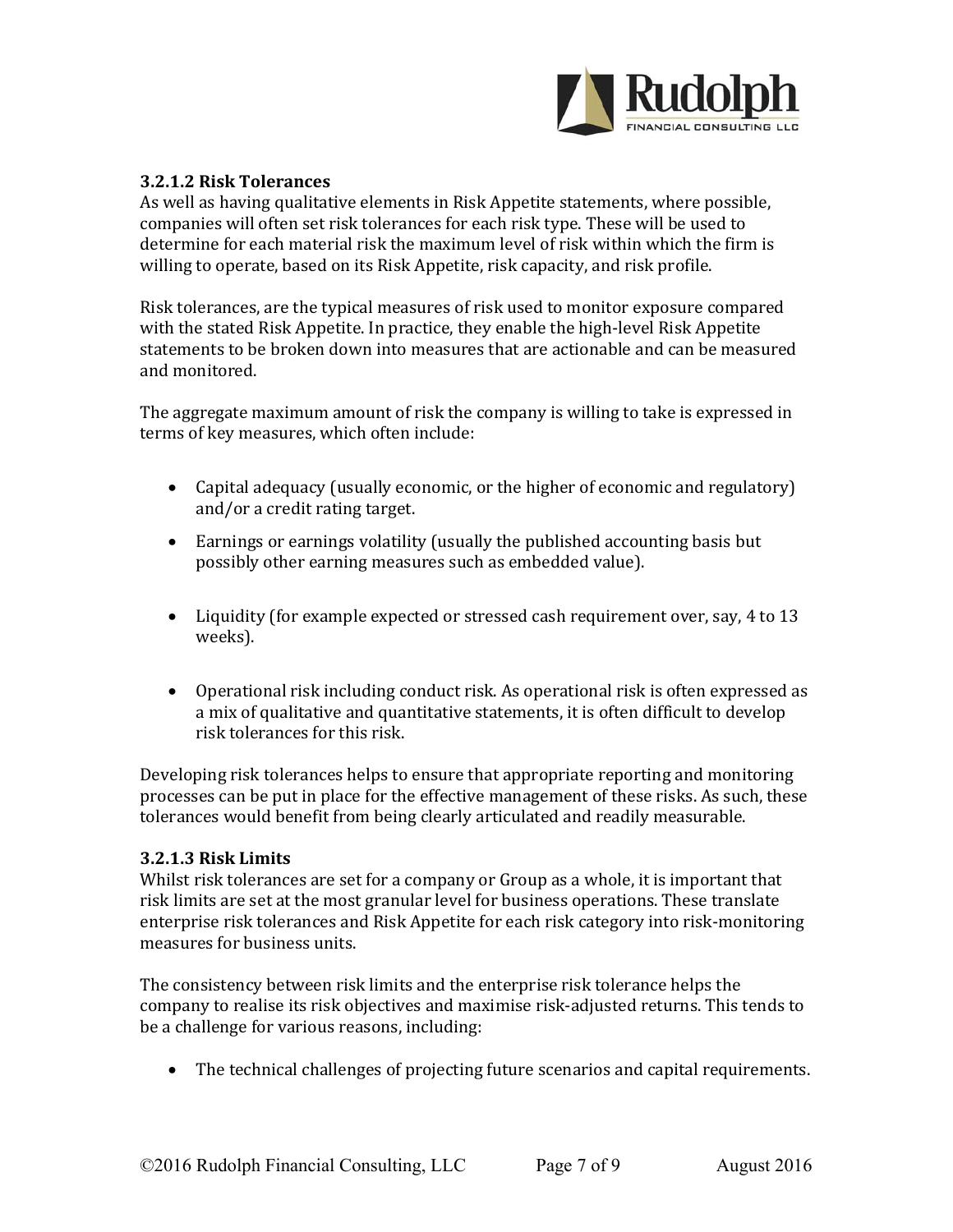

- The availability of data and its relevance to forecasting future experience, for example in respect of risk dependencies.
- The conflict that can arise between different risks and measures, for example between capital and earnings volatility.
- The interaction of risks and capital, in particular where assumptions have been made about the diversification benefits of certain strategies.
- Maintaining consistency between Business Unit and Group objectives.

Business units are sometimes expected to operate within Capital at Risk, Earnings at Risk and other limits set as part of the Group's risk limits framework. So the metrics for them to do this need be readily available – this may mean that actuaries need to develop proxies to the exact calculations (and validate them and communicate the circumstances under which they may be unreliable).

In circumstances where a limit is at risk of being, or has been, breached, the business units would normally notify the CRO team as soon as they become aware of the matter. A company's Risk Appetite statement would often cover its desired position regarding major stakeholders. Together with risk tolerances, this may include the desired level of capital adequacy and earnings volatility, target bond ratings and financial strength ratings. 

### **Capital Adequacy Assessment for Insurers**

- 3.4 Risk Capital Target or Base—When an actuary is called upon to propose or review a proposal for a **risk capital target** or **risk capital base**, the actuary should also take into account the following considerations in forming or reviewing a **risk capital target** or **risk capital base**:
	- a. the **risk capital target** or **risk capital base** is closely related to a risk appetite and therefore include the considerations from ASOP No. 47 in this work;
	- b. alignment with risk appetite and risk tolerance;

### **NAIC Own Risk and Solvency Assessment (ORSA) Guidance Manual**  http://www.naic.org/store/free/ORSA\_manual.pdf

 **Risk Appetite, Tolerances and Limits –** A formal risk appetite statement, and associated risk tolerances and limits are foundational elements of risk management for an insurer; understanding of the risk appetite statement ensures alignment with risk strategy by the board of directors.

Any risk tolerance statements should include material quantitative and qualitative risk tolerance limits and how the tolerance statements and limits are determined, taking into